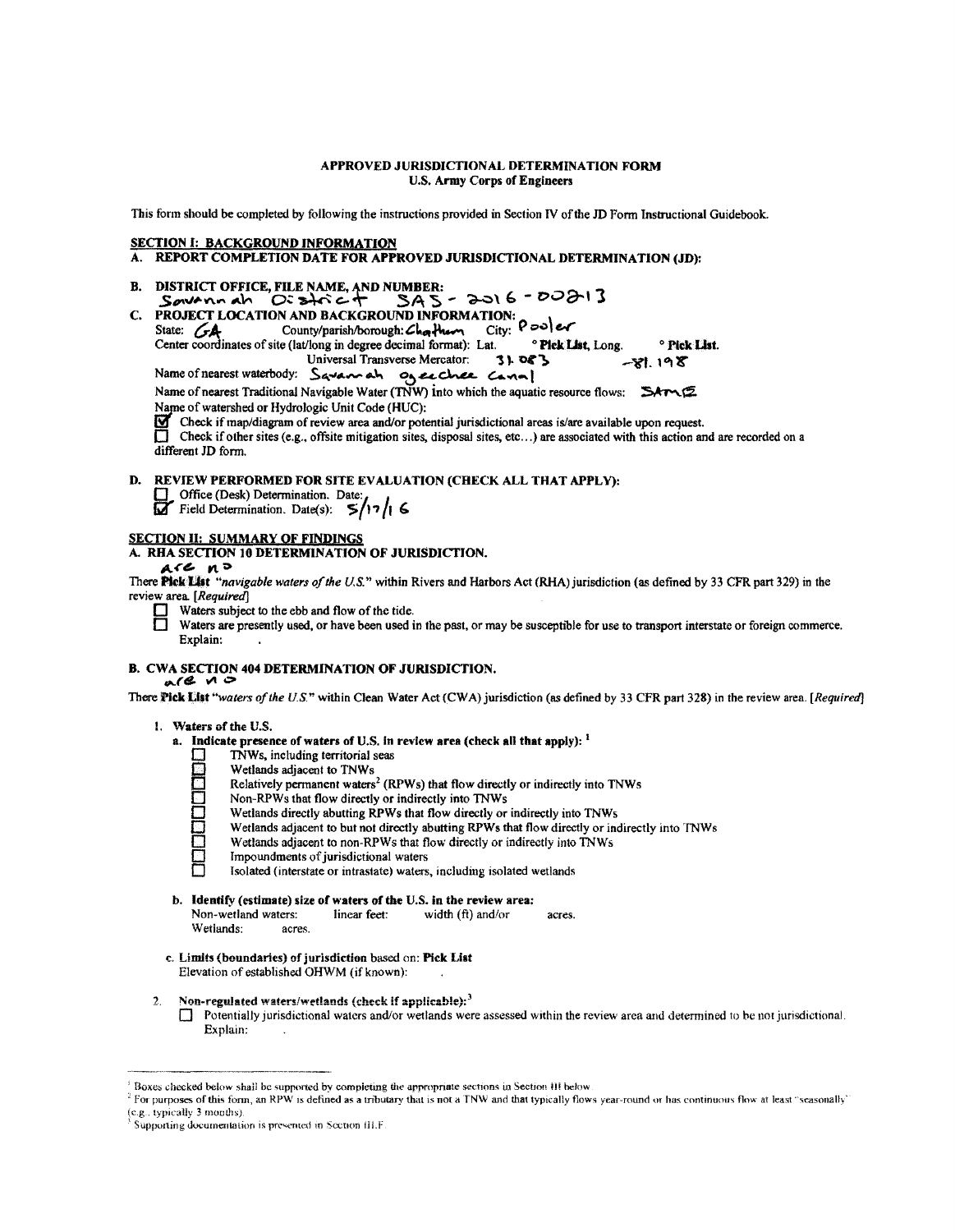### SECTION III: CWA ANALYSIS

### A. TNWs AND WETLANDS ADJACENT TO TNWs

The agencies will assert jurisdiction over TNWs and wetlands adjacent to TN Ws. Ifthe aquatic resource is a TNW, complete Section III.A.I and Section 111.D.1. only; if the aquatic resource is a wetland adjacent to a TNW, complete Sections Ill.A. I and 2 and Section III.D.1.; otherwise, see Section III.B below.

#### 1. TNW

Identify TNW:

Summarize rationale supporting determination:

### 2. Wetland adjacent to TNW

Summarize rationale supporting conclusion that wetland is "adjacent":

B. CHARACTERISTICS OF TRIBUTARY (THAT IS NOT A TNW) AND ITS ADJACENT WETLANDS (IF ANY):

This section summarizes Information regarding characteristics of the tributary and Its adjacent wetlands, If any, and it helps determine whether or not the standards for jurisdiction established under *Rapanos* have been met

The agencies will assert jurisdiction over non-navigable tributaries of TNWs where the tributaries are "relatively permanent waters" (RPWs), I.e. tributaries that typically flow year-round or have continuous flow at least seasonally (e.g., typically 3 months). A wetland that directly abuts an RPW Is also jurisdictional. Ifthe aquatic resource Is not a TNW, but has year-round (perennial) flow, skip to Section 111.D.2. Ifthe aquatic resource Is a wetland directly abutting a tributary with perennial flow, skip to Section III.D.4.

A wetland that Is adjacent to but that does not directly abut an RPW requires a significant nexus evaluation. Corps districts and EPA regions will include in the record any available information that documents the existence of a significant nexus between a relatively permanent tributary that Is not perennial (and Its adjacent wetlands If any) and a traditional navigable water, even though a significant nexus finding is not required as a matter of law.

If the waterbody<sup>4</sup> is not an RPW, or a wetland directly abutting an RPW, a JD will require additional data to determine if the waterbody bas a significant nexus with a TNW. If the tributary has adjacent wetlands, the significant nexus evaluation must consider the tributary in combination with aU of Its adjacent wedands. This significant nexus evaluation that combines, for analytical purposes, the tributary and all ofits adjacent wetlands is used whether the review area identified In the JD request is the tributary, or its adjacent wetlands, or both. If the JD covers a tributary with adjacent wetlands, complete Section III.B.1 for the tributary, Section III.B.2 for any onsite wetlands, and Section III.B.3 for all wetlands adjacent to that tributary, both onsite and offsite. The determination whether a significant nexus exists is determined in Section III.C below.

- 1. Characteristics of non-TNWs that flow directly or indirectly into TNW
	- (i) General Area Conditions: Watershed size: Pick List Drainage area: Pick List<br>Average annual rainfall: inches Average annual rainfall: Average annual snowfall: mches
	- (ii) Physical Characteristics:
		- (a) Relationship with TNW: Tributary flows directly into TNW. Tributary flows through Pick List tributaries before entering TNW.

```
Project waters are Pick List river miles from TNW. 
Project waters are Piek List river miles from RPW. 
Project waters are Pick List aerial (straight) miles from TNW. 
Project waters are Piek List aerial (straight) miles from RPW. 
Project waters cross or serve as state boundaries. Explain:
```
Identify flow route to  $TNW<sup>5</sup>$ : Tributary stream order. if known:

<sup>&</sup>lt;sup>\*</sup> Note that the instructional Guidebook contains additional information regarding swales, ditches, washes, and erosional features generally and in the and West

<sup>&</sup>lt;sup>5</sup> Flow route can be described by identifying, e.g., tributary a, which flows through the review area, to flow into tributary b, which then flows into TNW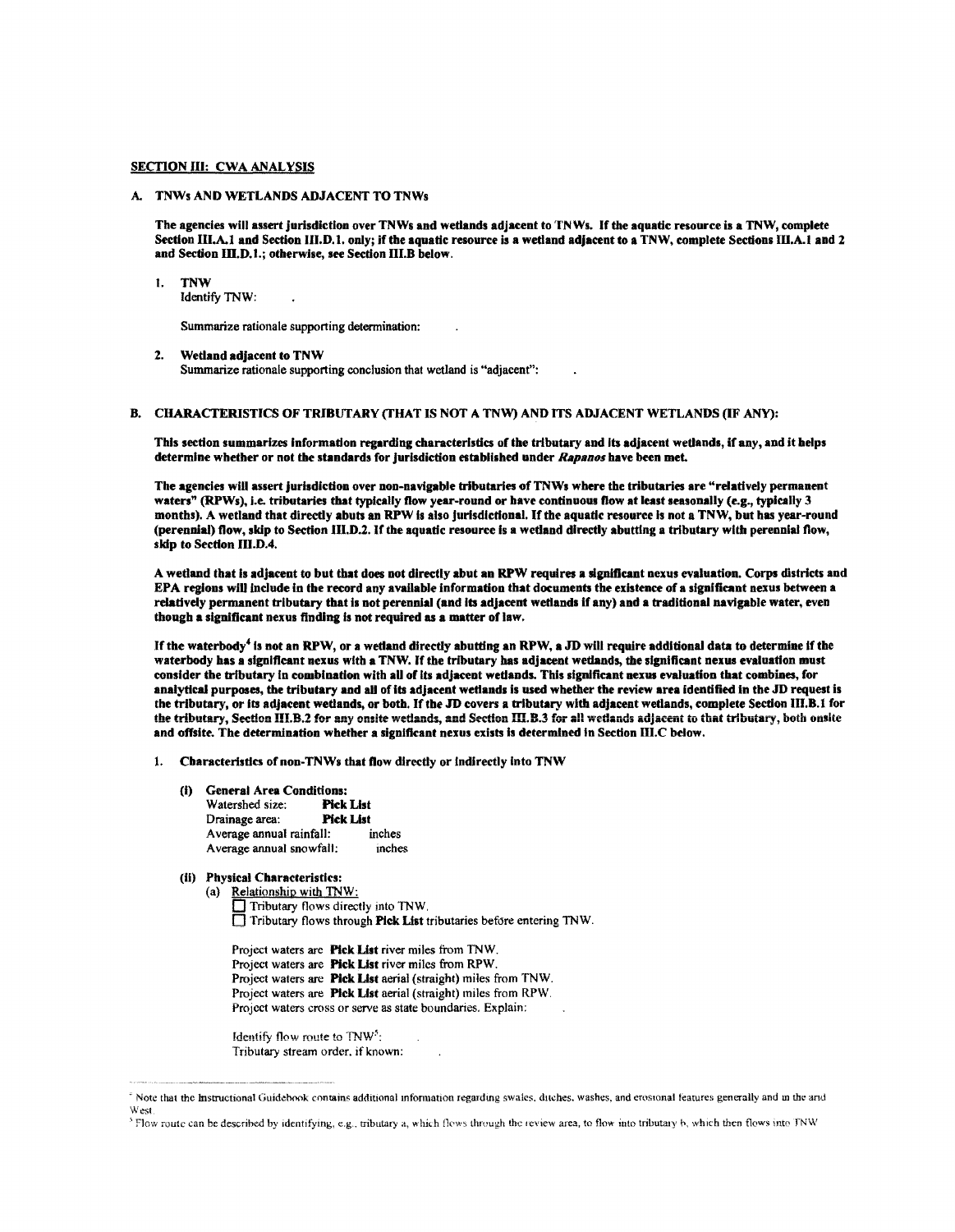|                                                                                        | (b) General Tributary Characteristics (check all that apply):<br>Tributary is:<br>Natural<br>Artificial (man-made). Explain:<br>Manipulated (man-altered). Explain:                                                                                                                                                                                                                                                                                                                                                                                                                                                                                                   |  |  |  |  |
|----------------------------------------------------------------------------------------|-----------------------------------------------------------------------------------------------------------------------------------------------------------------------------------------------------------------------------------------------------------------------------------------------------------------------------------------------------------------------------------------------------------------------------------------------------------------------------------------------------------------------------------------------------------------------------------------------------------------------------------------------------------------------|--|--|--|--|
|                                                                                        | Tributary properties with respect to top of bank (estimate):<br>Average width:<br>feet<br>Average depth:<br>feet<br>Average side slopes: Pick List.                                                                                                                                                                                                                                                                                                                                                                                                                                                                                                                   |  |  |  |  |
|                                                                                        | Primary tributary substrate composition (check all that apply):<br>$\Box$ Sands<br>l I Silts<br>Concrete<br>$\Box$ Cobbles<br>Gravel<br>Muck<br>Vegetation. Type/% cover:<br>Bedrock<br>Other. Explain:                                                                                                                                                                                                                                                                                                                                                                                                                                                               |  |  |  |  |
|                                                                                        | Tributary condition/stability [e.g., highly eroding, sloughing banks]. Explain:<br>Presence of run/riffle/pool complexes. Explain:<br>Tributary geometry: Pick List<br>Tributary gradient (approximate average slope):<br>℅                                                                                                                                                                                                                                                                                                                                                                                                                                           |  |  |  |  |
|                                                                                        | $(c)$ Flow:<br>Tributary provides for: Pick List<br>Estimate average number of flow events in review area/year: Pick List<br>Describe flow regime:<br>Other information on duration and volume:<br>Surface flow is: <b>Pick List.</b> Characteristics:                                                                                                                                                                                                                                                                                                                                                                                                                |  |  |  |  |
| Subsurface flow: Pick List. Explain findings:<br>$\Box$ Dye (or other) test performed: |                                                                                                                                                                                                                                                                                                                                                                                                                                                                                                                                                                                                                                                                       |  |  |  |  |
|                                                                                        | Tributary has (check all that apply):<br>$\Box$ Bed and banks<br>$\Box$ OHWM <sup>6</sup> (check all indicators that apply):<br>$\Box$ clear, natural line impressed on the bank<br>the presence of litter and debris<br>changes in the character of soil<br>destruction of terrestrial vegetation<br>$\Box$ shelving<br>the presence of wrack line<br>sediment sorting<br>y vegetation matted down, bent, or absent<br>leaf litter disturbed or washed away<br>scour<br>sediment deposition<br>multiple observed or predicted flow events<br>water staining<br>abrupt change in plant community<br>$\Box$ other (list):<br>Discontinuous OHWM. <sup>7</sup> Explain: |  |  |  |  |
|                                                                                        | If factors other than the OHWM were used to determine lateral extent of CWA jurisdiction (check all that apply):<br>High Tide Line indicated by:<br>Mean High Water Mark indicated by:<br>$\Box$<br>$\Box$ oil or scum line along shore objects<br>$\Box$ survey to available datum;<br>fine shell or debris deposits (foreshore)<br>$\Box$ physical markings;<br>physical markings/characteristics<br>vegetation lines/changes in vegetation types.<br>tidal gauges<br>other (list):                                                                                                                                                                                 |  |  |  |  |
|                                                                                        | (iii) Chemical Characteristics:<br>Characterize tributary (e.g., water color is clear, discolored, oily film; water quality; general watershed characteristics, etc.).<br>Explain:                                                                                                                                                                                                                                                                                                                                                                                                                                                                                    |  |  |  |  |

ldentify specific pollutants, if known:

 $\hat{\boldsymbol{\theta}}$ 

A natural or man-made discontinuity in the OHWM does not necessarily sever jurisdiction (e.g., where the stream temporarily flows underground, or where<br>the OHWM has been removed by development or agricultural practices). W regime (e.g., flow over a rock outcrop or through a culvert), the agencies will look for indicators of flow above and below the break Ibid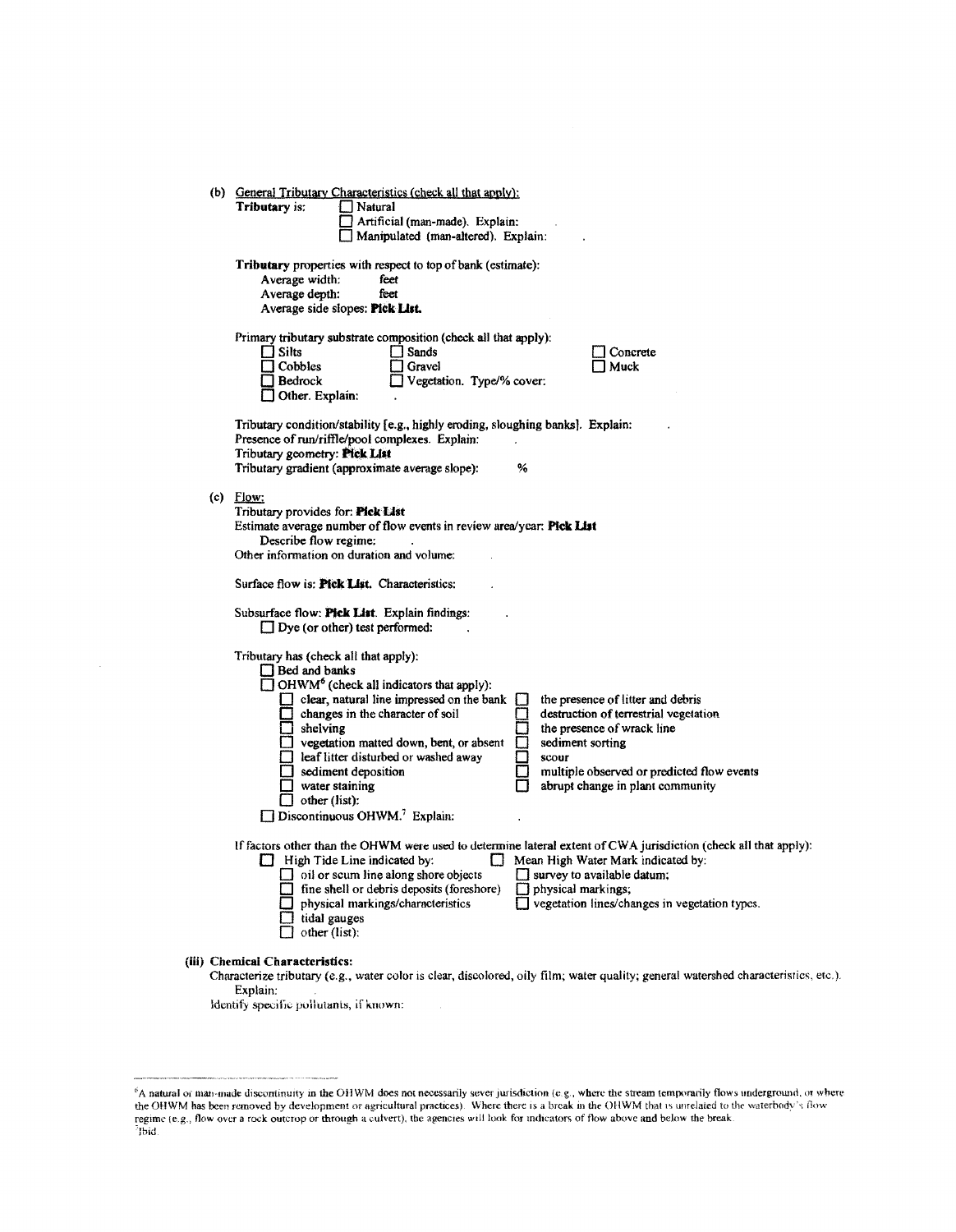### (iv) Biological Characteristics. Channel supports (check all that apply):

- Riparian corridor. Characteristics (type, average width):<br>
U Wetland fringe. Characteristics:<br>
I Habitat for:
- $\Box$  Wetland fringe. Characteristics:
- Habitat for:
	- 0 Federally Listed species. Explain findings:
	-
	- □ Fish/spawn areas. Explain findings:<br>□ Other environmentally-sensitive species. Explain findings:
	- $\Box$  Aquatic/wildlife diversity. Explain findings:

### 2. Characteristics of wetlands adjacent to non-TNW that flow directly or indirectly into TNW

## (i) Physical Characteristics:<br>(a) General Wetland Cha

- General Wetland Characteristics: Properties: Wetland size: acres
	- Wetland type. Explain: Wetland quality. Explain: Project wetlands cross or serve as state boundaries. Explain:
- (b) General Flow Relationship with Non-TNW: Flow is: Pick List. Explain:

Surface flow is: Pick List Characteristics:

Subsurface flow: Plck List. Explain findings:  $\Box$  Dye (or other) test performed:

- (c) Wetland Adjacency Determination with Non-TNW:
	- $\Box$  Directly abutting
	- $\overline{\Box}$  Not directly abutting
		- $\Box$  Discrete wetland hydrologic connection. Explain:
		- $\Box$  Ecological connection. Explain:
		- Separated by berm/barrier. Explain:
- (d) Proximity (Relationship) to TNW Project wetlands are **Pick List** river miles from TNW. Project waters are **Pick List** aerial (straight) miles from TNW. Flow is from: Pick List. Estimate approximate location of wetland as within the **Pick List** floodplain.

### (ii) Chemical Characteristics:

Characterize wetland system (e.g., water color is clear, brown, oil film on surface; water quality; general watershed characteristics; etc.). Explain:

Identify specific pollutants, if known:

### (ill) Biological Characteristics. Wetland supports (check all that apply):

- $\Box$  Riparian buffer. Characteristics (type, average width):<br> $\Box$  Vegetation type/percent cover. Explain:
- $\Box$  Vegetation type/percent cover. Explain:
- □ Habitat for:
	- $\Box$  Federally Listed species. Explain findings:
	- $\Box$  Fish/spawn areas. Explain findings:
	- $\Box$  Other environmentally-sensitive species. Explain findings:
	- $\Box$  Aquatic/wildlife diversity. Explain findings:

### 3. Characteristics of all wetlands adjacent to the tributary (if any)

All wetland(s) being considered in the cumulative analysis: Pick List

Approximately ( ) acres in total are being considered in the cumulative analysis.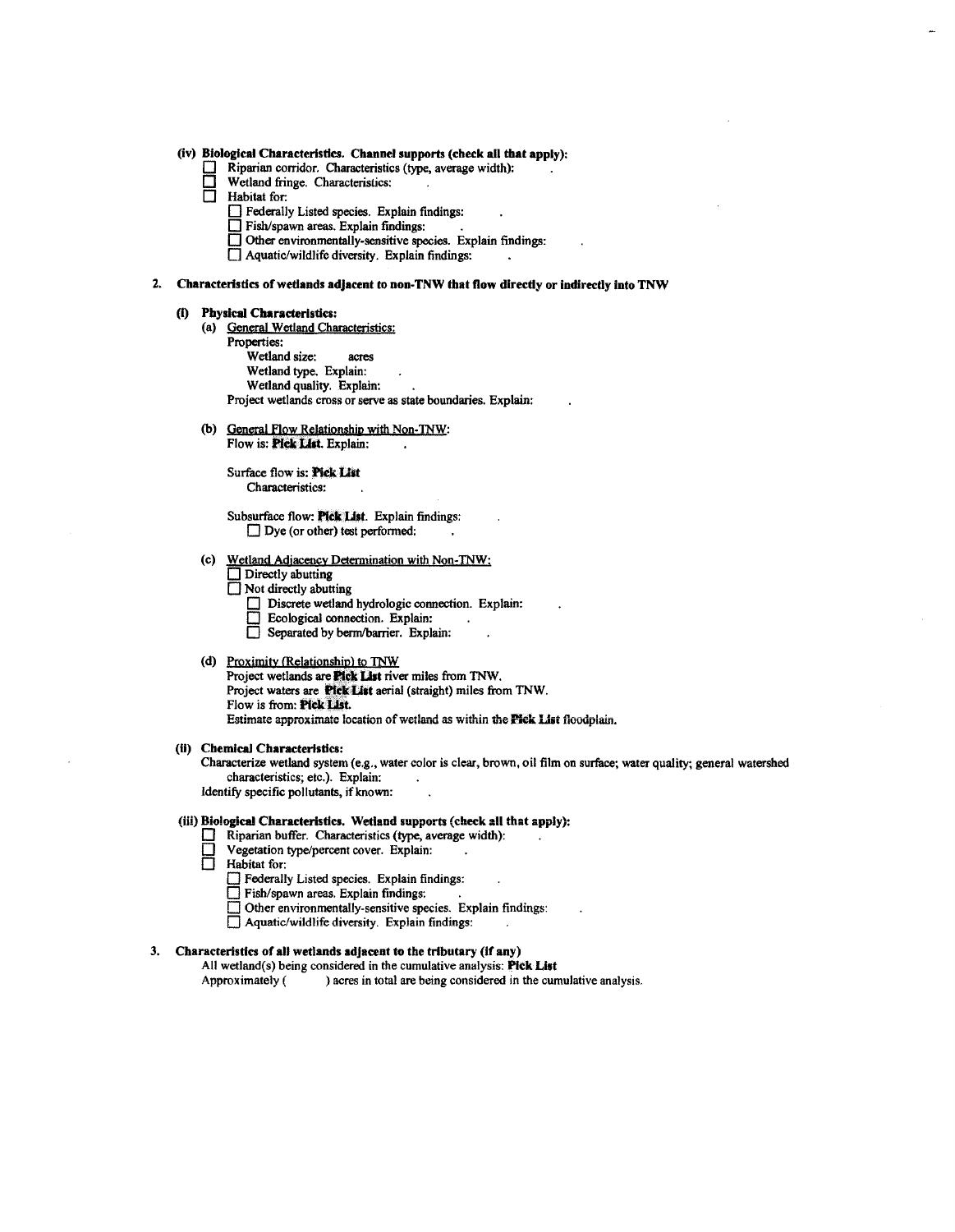For each wetland, specify the following:

 $Directly abuse? (Y/N)$  Size (in acres) Directly abuts?  $(Y/N)$  Size (in acres)

Summarize overall biological, chemical and physical functions being performed:

### C. SIGNIFICANT NEXUS DETERMINATION

A significant nexus analysis will assess the now characteristics and functions of the tributary Itself and the functions performed by any wetlands adjacent to the tributary to determine if they significantly affect the chemical, physical, and biological integrity of a TNW. For each of the following situations, a significant nexus exists if the tributary, In combination with all of Its adjacent wetlands, has more than a speculative or insubstantial effect on the chemical, physical and/or biological integrity of a TNW. Considerations when evaluating significant nexus include, but are not limited to the volume, duration, and frequency of the flow ofwater In the tributary and Its proximity to a TNW, and the functions performed by the tributary and all Its adjacent wetlands. It Is not appropriate to determine significant nexus based solely on any specific threshold of distance (e.g. between a tributary and Its adjacent wetland or between a tributary and the TNW). Similarly, the fact an adjacent wetland lies within or outside of a floodplain is not solely determinative of significant nexus.

Draw connections between the features documented and the effects on tht TNW, as Identified in the *Rapanos* Guidance and discussed In the Instructional Guidebook. Factors to consider include, for example:

- Does the tributary, in combination with its adjacent wetlands (if any), have the capacity to carry pollutants or flood waters to TNWs, or to reduce the amount of pollutants or flood waters reaching a 'INW?
- Does the tributary, in combination with its adjacent wetlands (if any), provide habitat and lifecycle support functions for fish and other species, such as feeding, nesting, spawning, or rearing young for species that are present in the 'INW?
- Does the tributary, in combination with its adjacent wetlands (if any), have the capacity to transfer nutrients and organic carbon that support downstream foodwebs?
- Does the tributary, in combination with its adjacent wetlands (if any), have other relationships to the physical, chemical, or biological integrity of the TNW?

### Note: the above list of considerations is not Inclusive and other functions observed or known to occur should be documented below:

- 1. Significant nexus findings for non-RPW that has no adjacent wetlands and flows directly or indirectly into TNWs. Explain findings of presence or absence of significant nexus below, based on the tributary itself, then go to Section III.D:
- 2. Significant nexus findings for non-RPW and its adjacent wetlands, where the non-RPW flows directly or indirectly into TNWs. Explain findings of presence or absence ofsignificant nexus below, based on the tributary in combination with all of its adjacent wetlands, then go to Section III.D:
- 3. Significant nexus findings for wetlands adjacent to an RPW but that do not directly abut the RPW. Explain findings of presence or absence of significant nexus below, based on the tributary in combination with all of its adjacent wetlands, then go to Section III D:

### D. DETERMINATIONS OF JURISDICTIONAL FINDINGS. THE SUBJECT WATERS/WETLANDS ARE (CHECK ALL THAT APPLY):

1. **TNWs and Adjacent Wetlands.** Check all that apply and provide size estimates in review area:<br> $\Box$  TNWs: linear feet width (ft), Or, acres.  $\frac{1}{\text{linear feet}}$  width (ft), Or, acres.<br>acres.  $\Box$  Wetlands adjacent to TNWs:

### 2. RPWs that flow direcdy or indirectly into TNWs.

- $\Box$  Tributaries of TNWs where tributaries typically flow year-round are jurisdictional. Provide data and rationale indicating that tributary is perennial:
- 0 Tributaries ofTNW where tributaries have continuous flow "'seasonally'' (e.g., typically three months each year) are jurisdictional. Data supporting this conclusion is provided at Section III.B. Provide rationale indicating that tributary flows seasonally: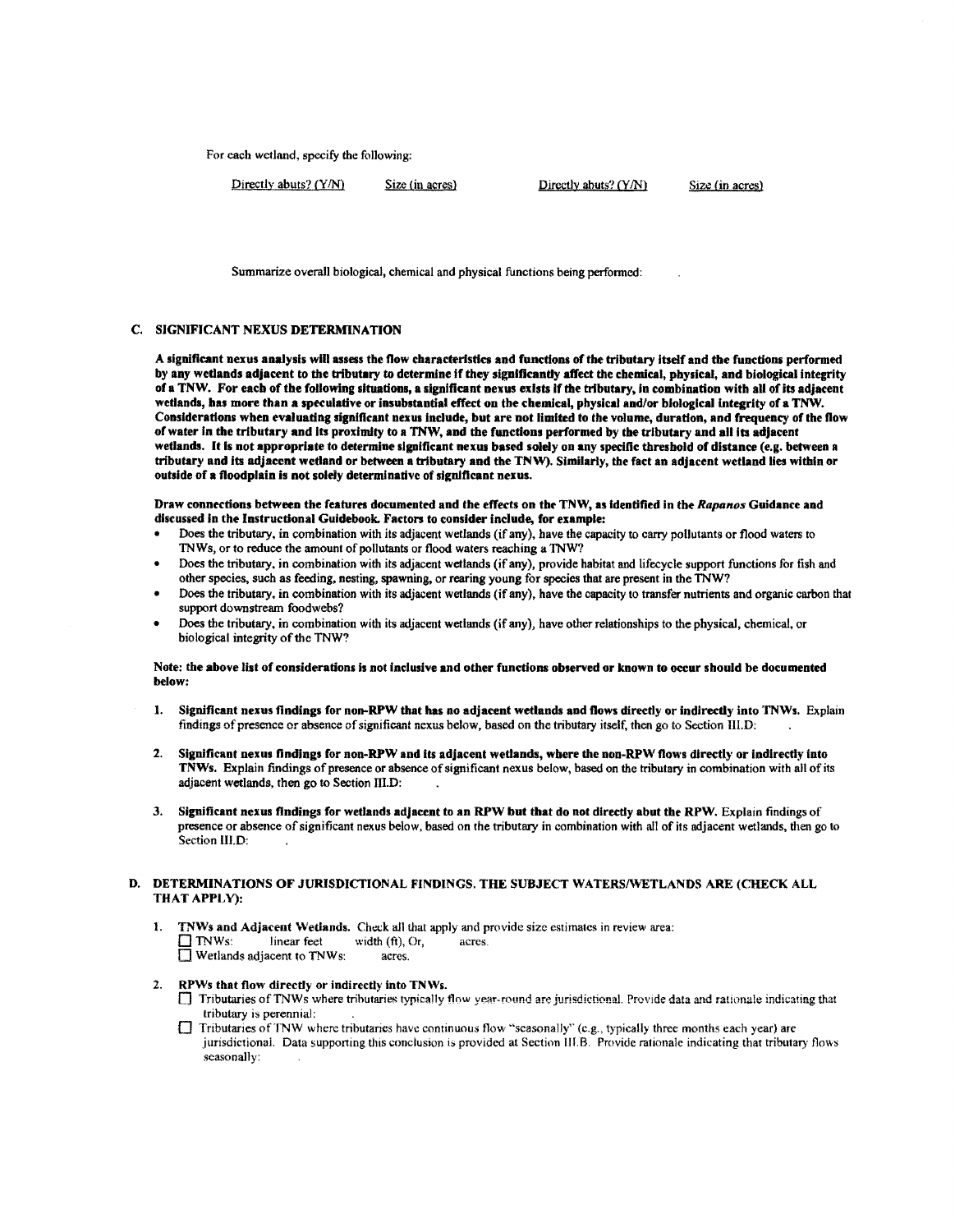Provide estimates for jurisdictional waters in the review area (check all that apply):<br>  $\Box$  Tributary waters: linear feet width (ft).

- Tributary waters: linear feet width (ft).<br>
Other non-wetland waters: acres.<br>
Identify type(s) of waters:
- Other non-wetland waters: acres.
	- Identify type(s) of waters:

3. Non-RPWs<sup>8</sup> that flow directly or indirectly into TNWs.<br>D Waterbody that is not a TNW or an RPW, but flows directly or indirectly into a TNW, and it has a significant nexus with a TNW is jurisdictional. Data supporting this conclusion is provided at Section III.C.

Provide estimates for jurisdictional waters within the review area (check all that apply):<br>
Tributary waters: linear feet width (ft).

- Tributary waters: linear feet<br>1 Other non-wetland waters: acres.
- $\Box$  Other non-wetland waters:
	- Identify type(s) of waters:

### 4. Wetlands directly abutting an RPW that flow directly or indirectly into TNWs.

- Wetlands directly abut RPW and thus are jurisdictional as adjacent wetlands.
	- 0 Wetlands directly abutting an RPW where tributaries typically flow year-round. Provide data and rationale indicating that tnbutary is perennial in Section III.D.2, above. Provide rationale indicating that wetland is directly abutting an RPW:
	- 0 Wetlands directly abutting an RPW where tributaries typically flow "seasonally." Provide data indicating that tributary is seasonal in Section III.B and rationale in Section III.D.2, above. Provide rationale indicating that wetland is directly abutting an RPW:

Provide acreage estimates for jurisdictional wetlands in the review area: acres.

### S. Wetlands adjacent to but not directly abutting an RPW that flow directly or indirectly into TNWs.

 $\Box$  Wetlands that do not directly abut an RPW, but when considered in combination with the tributary to which they are adjacent and with similarly situated adjacent wetlands, have a significant nexus with a 1NW are jurisidictional. Data supporting this conclusion is provided at Section III.C.

Provide acreage estimates for jurisdictional wetlands in the review area: acres.

### 6. Wetlands adjacent to non-RPWs that flow directly or indirectly into TNWs.

 $\Box$  Wetlands adjacent to such waters, and have when considered in combination with the tributary to which they are adjacent and with similarly situated adjacent wetlands, have a significant nexus with a 1NW are jurisdictional. Data supporting this **conclusion is provided at Section** III.C.

Provide estimates for jurisdictional wetlands in the review area: acres.

### 7. Impoundments of jurisdictional waters.<sup>9</sup>

- As a general rule, the impoundment of a jurisdictional tributary remains jurisdictional.
- **Demonstrate that impoundment was created from "waters of the U.S.," or**
- **Demonstrate that water meets the criteria for one of the categories presented above (1-6), or** Demonstrate that water is isolated with a nexus to commerce (see E below).
- Demonstrate that water is isolated with a nexus to commerce (see E below).

- **c** which are or could be used by interstate or foreign travelers for recreational or other purposes.
- $\Box$  from which fish or shellfish are or could be taken and sold in interstate or foreign commerce.  $\Box$  which are or could be used for industrial purposes by industries in interstate commerce.
- which are or could be used for industrial purposes by industries in interstate commerce.
- Interstate isolated waters. Explain:
- Other factors. Explain:

### Identify water body and summarize rationale supporting determination:

<sup>10</sup> Prior to asserting or declining CWA jurisdiction based solely on this category, Corps Districts will elevate the action to Corps and EPA HQ for review consisteni with the process described In the Corps/EPA *Memorandum Regarding CWA Act Jurisdiction Following Rapanos.* 

E. ISOLATED INTERSTATE OR INTRA-STATE WATERS, INCLUDING ISOLATED WETLANDS, THE USE, DEGRADATION OR DESTRUCTION OF WHICH COULD AFFECT INTERSTATE COMMERCE, INCLUDING ANY SUCH WATERS (CHECK ALL THAT APPLY):<sup>10</sup>

<sup>&#</sup>x27;See Footnote # 3.

 $9^9$  To complete the analysis refer to the key in Section III.D.6 of the Instructional Guidebook.